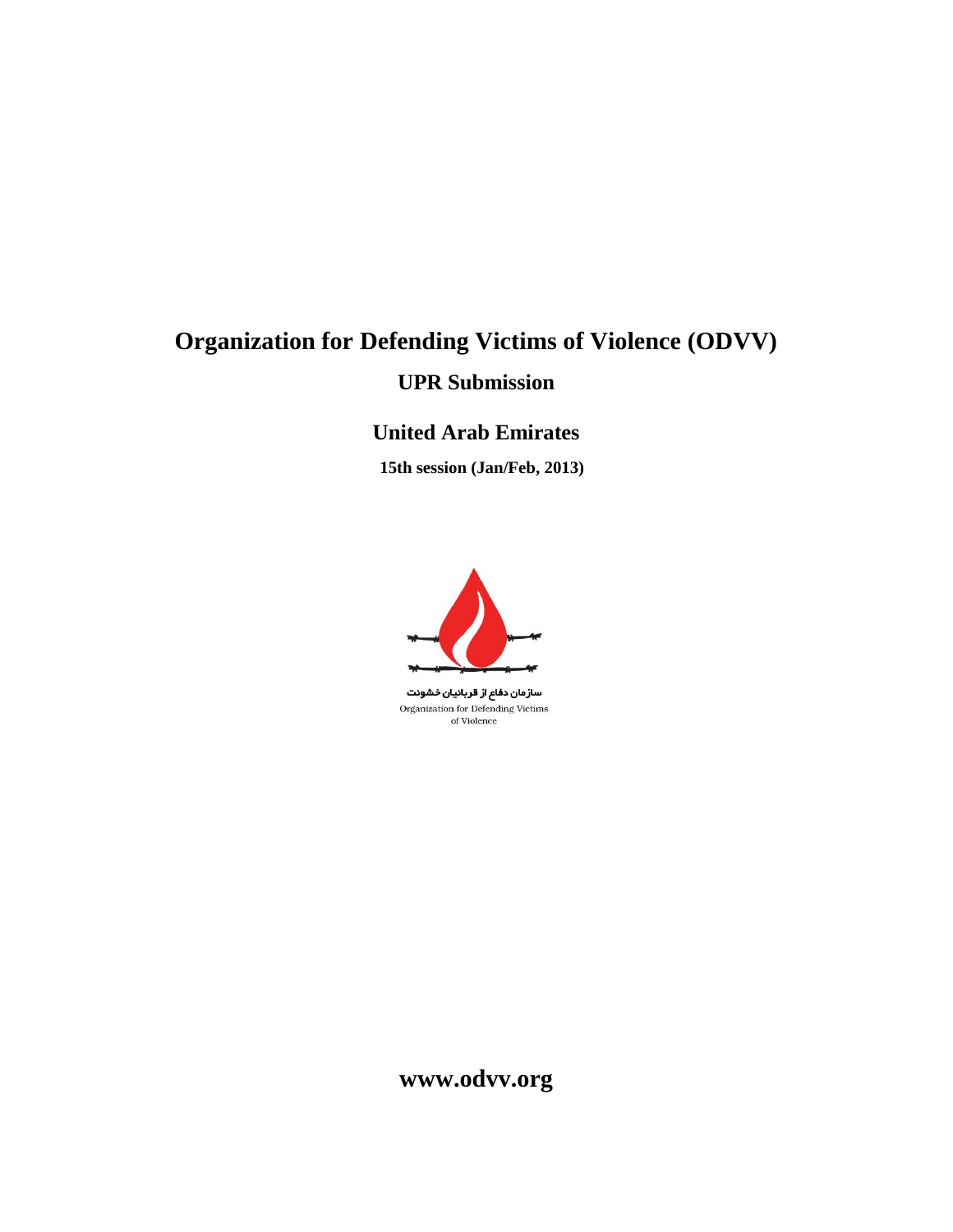### **About ODVV**

1. The Organization for Defending Victims of Violence (ODVV) is a non-governmental, non-profit, non-partisan organization in Special Consultative Status to the Economic and Social Council of the United Nations (ECOSOC). The ODVV was established in 1988 in Tehran and has been active in the field of human rights and humanitarian activities.

2. The ODVV is also associated to the United Nations Department of Public Information (UNDPI), a participatory of the NGOs Coalition for an International Court (based in New York), and national coordinator of the Global March Against Child Labour (based in New Delhi) which cooperated in a variety of issues with international organizations and has working relations with many NGOs in Iran and around the globe.

3. The ODVV is also a member of the International Organization against Small and Light Weapons, and the UN Conference of Non-Governmental Organizations (CONGO), and the International Movement for a Just World (JUST), AMAN Network of Rehabilitation Centres in the Middle East and North Africa, International Rehabilitation Council for Torture Victims (IRCT).

4. During the last 2 decades, we have done so many activities, mainly informative with regard to human rights and supportive of the victims of violence. Various human rights education courses, workshops, seminars, conferences have been held or co-held by the ODVV for various sectors of society: civil society institutions and governmental organizations.

5. Other Activities:

- Participation in UN Commission on Human Rights annual sessions, and the new Human Rights Council sessions in Geneva. Written and oral statements on various items of the agenda are issued by the ODVV.

- Internship for foreign students

- Publication of different books and booklets on human rights such as Rights of the Child, Racism, Racial Discrimination and Xenophobia. Publication of Defenders Newsletter (English), human rights news and developments bulletin (Farsi), Rights of the Child bulletin (Farsi)

- Daily electronic human rights newsletter in English and Farsi.

6. As a nongovernmental organization active in human rights, the ODVV has collected documents and data, and is providing the following report on the human rights situation of the Persian Gulf State of United Arab Emirates, with the aim of the improvement of the human rights situation and the country's commitments to international conventions and institutions.

#### **Migrants and Refugees Rights**

7. On 5 April 2006 the Special Rapporteur on Migrants sent a request to the Emirates Government regarding the conditions of migrant workers. According to information received migrant workers in the Emirates are often exploited at work and living conditions such as refusal to pay wages, refusal to prevent medical services etc. These conditions are mostly influenced by the lack of legal protection, lack of enough monitoring of the living and working conditions of migrants, and the ineffectiveness of the existing complaints mechanisms. Overall the conditions of migrant workers in the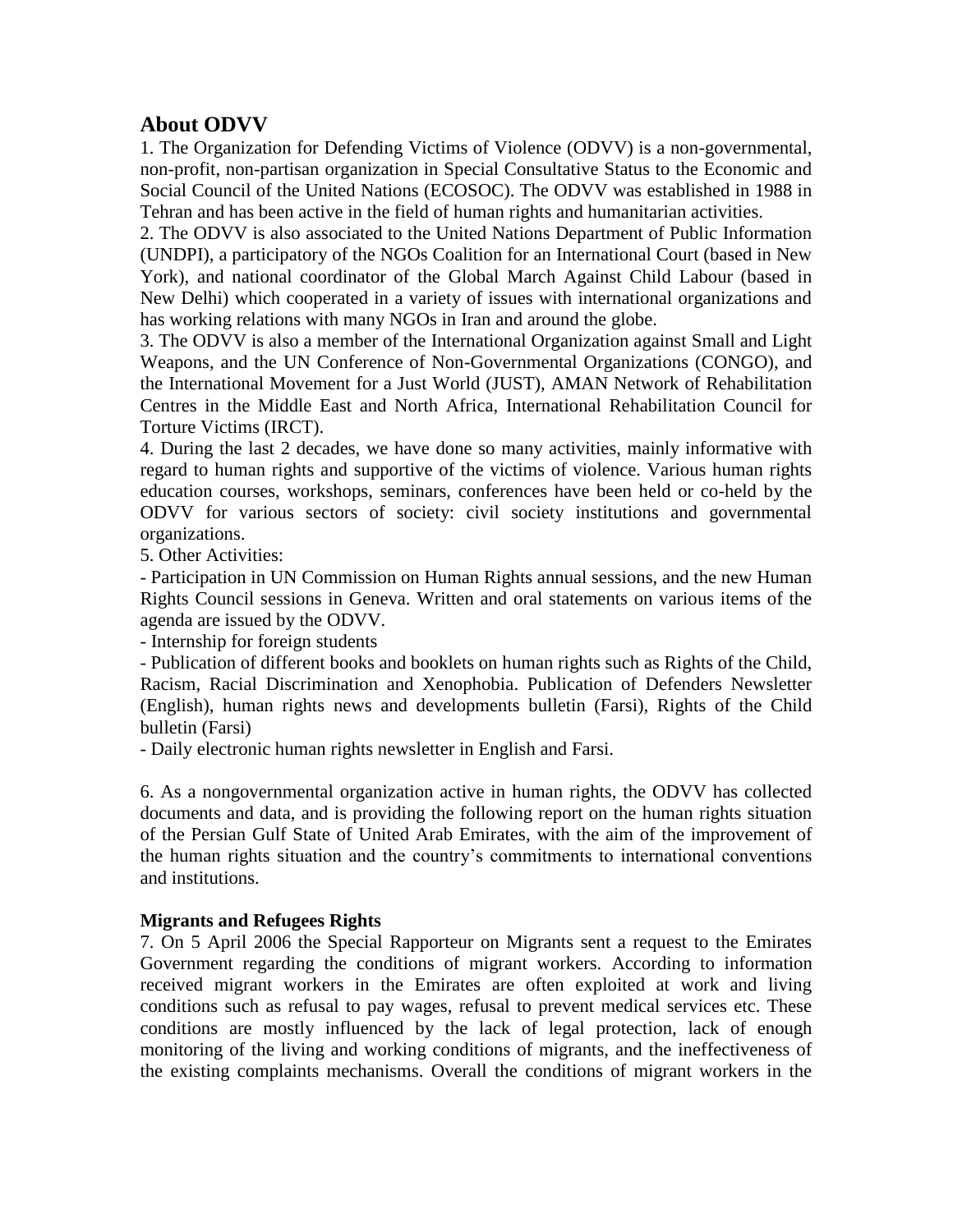Emirates are very unjust and the Government has not made any improvements in this regard.

8. The ODVV believes that laws that guarantee the human rights of foreign workers must be specified and through them their rights that can be protected by employees. Also the must set up a mechanism to report discriminatory treatment of migrant workers as opposed to domestic workers. This NGO believes that the strengthening of protection capacities of the living and working conditions of migrant workers is a necessity. Although in the first UPR the Emirates accepted a number of recommendations, while thanking the Government's efforts in this regard, further efforts are necessary to make.

#### **Right to Life and Personal Security**

9. The Emirates' Government has still not responded to the requests of the Special Rapporteur on Torture who had expressed concern in 2005. Also in the Special Rapporteur asked a number of questions from the Government which have remained unanswered.

10. The ODVV believes the adoption of international conventions such as the Convention against Torture can be seen as the most basic move towards the eradication of torture.

11. Although the Rights of the Child Committee expressed concern not enough information about children's bad treatment that include collective punishment within the family, school and institutions; and sexual exploitation of children, but has still not received any replies.

12. The establishment of an independent human rights centre where human rights violations reports are prepared, and also as a centre for giving the Government advice on the improvement of human rights can to an extent solve the lack of answerability towards the aforementioned instances.

13. Unfortunately the Emirates' Government approach towards those that are forcefully trafficked, and if they are sexually exploited, and the government does not distinguish between prostitution and forced sexual exploitation, therefore the latter victims are not protected by the law. Although the Government has expressed concern over this issue, but to-date no action that is based on the distinction between prostitution and trafficking victims has been observed.

14. While asking the Persian Gulf State of United Arab Emirates to share its experiences for best action with other countries for the purpose of adoption of national laws, and international cooperation mechanisms for the apprehension of human traffickers, the ODVV recommends that victims of trafficking should be placed under special protection, and not be looked at as criminals.

#### **Freedom of Expression and the Right to Peaceful Association and Right to Collective and Political Living**

15. In 2006 the Special Rapporteurs on Violence against Women, and the Sale of Children have established links and communication with the Emirates' Government.

16. The ODVV believes that a new law that guarantees the right to freedom of expression and association, can be a worthy help for the promotion of human rights and freedoms in this country.